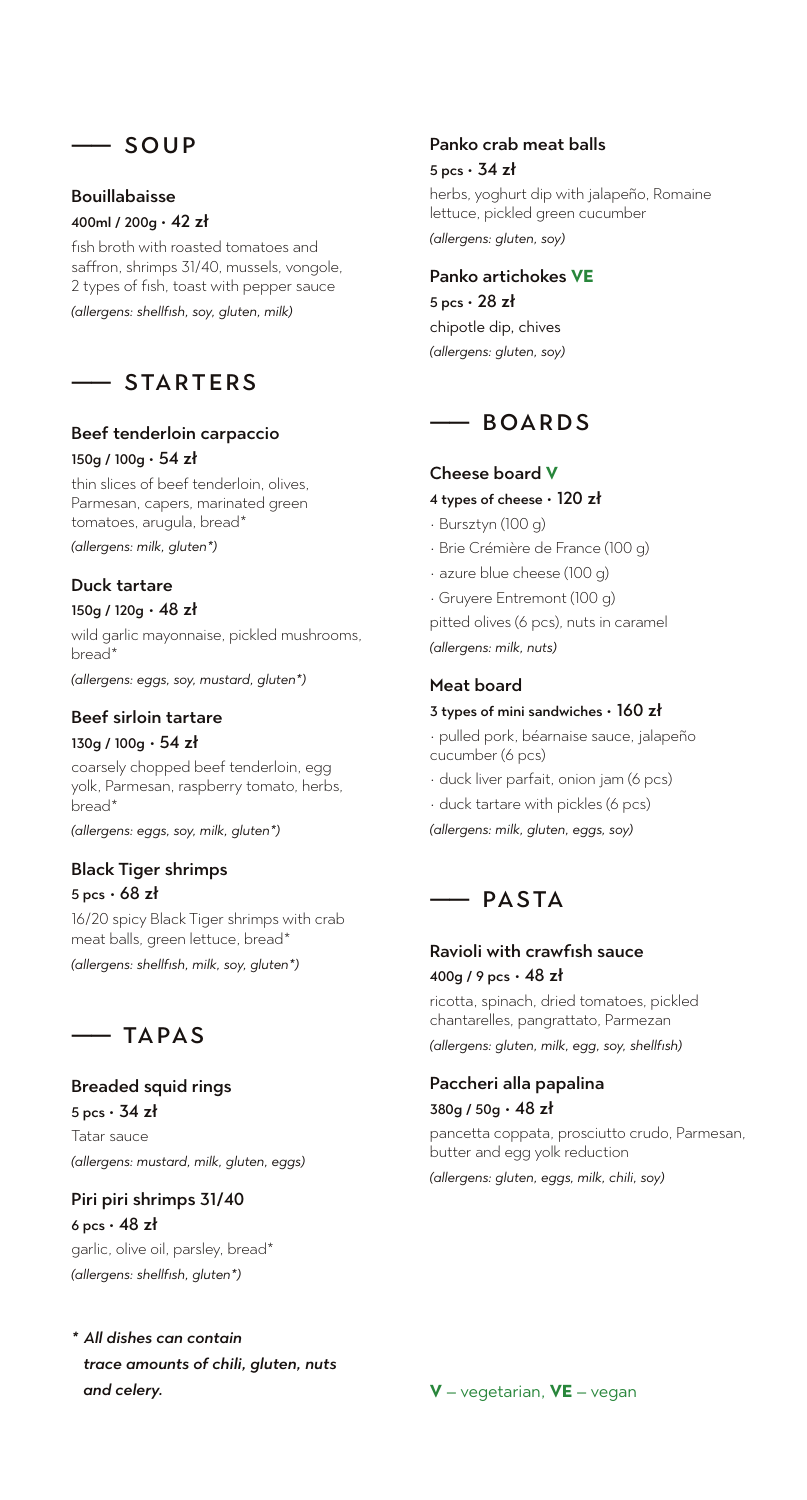## —— MAIN COURSES

#### Pearl couscous with vegetables **VE**

#### 450g / 80g • 34 zł

pearl couscous, pepper, zucchini, cucumber, tomato, chives, coriander, vegan mustard and maple syrup vinaigrette, radish, fruits

*(allergens: mustard)*

#### Halibut with vongole

#### 440g / 200g • 76 zł

velouté sauce with crème fraîche, chives, zucchini, kohlrabi, cucumber, herbal oil, new potatoes with cottage cheese

*(allergens: shellfish, milk, soy)*

#### Long roast beef baked with filo pastry

#### $350g / 100g \cdot 64zh$

beef neck, potatoes, pepper, baked tomatoes, brine cheese, red onion, herbs

*(allergens: milk, soy, gluten, celery)*

#### Pork steak in honey-mustard glaze

#### 520g / 210g  $\cdot$  68 zł

pork ham steak, vegetable ragout with bacon, new potatoes with cottage cheese

*(allergens: milk, mustard, celery)*

## Beef tenderloin steak

#### 200g • 160 zł

vegetable ragout with bacon, béarnaise sauce, new potatoes with cottage cheese

- well done 130g
- medium rare 170g
- rare 180g — raw 200g

*(allergens: milk)*

## Duck breast with perigueux sauce with truffle flakes

#### 440g / 160g / 50g • 68 zł

chicken liver, artichoke puree, grilled Romaine lettuce with bacon and parmesan cheese, new potatoes with cottage cheese

*(allergens: milk, gluten, soy, celery)*

—— SALADS

#### Cesar Salad:

— fried calamari rings • 490g / 5 pcs• 46 zł

#### — chicken • 490g / 130g • 46 zł

Romaine lettuce, green lettuce, anchovy sauce, cherry tomatoes, parmesan cheese, radish, capers, bread\*

*(allergens: milk, soy, mustard, gluten\*)*

## Salad with poultry liver in tincture of dogwood

#### 400g / 200g • 44 zł

green lettuce, cherry tomatoes, dijon sauce, bacon, fruit, chives, parmesan cheese, bread, pickled kohlrabi

*(allergens: gluten, celery, milk, mustard)*

#### Grilled goat cheese salad **V**

#### $450g / 80g \cdot 52z$ ł

green salads, grilled zucchini, cherry tomatoes, nuts, fruit, pickled kohlrabi, bread\*

*(allergens: mustard, nuts, gluten\*)*



# Ravioli with crawfish sauce

## 400g / 9 pcs • 48 zł

ricotta, spinach, dried tomatoes, pickled chantarelles, pangrattato, Parmezan

*(allergens: gluten, milk, egg, soy, shellfish)*

#### Paccheri alla papalina  $380q / 50q \cdot 48z$

pancetta coppata, prosciutto crudo, Parmesan, butter and egg yolk reduction

*(allergens: gluten, eggs, milk, chili, soy)*

*\* All dishes can contain trace amounts of chili, gluten, nuts and celery.*